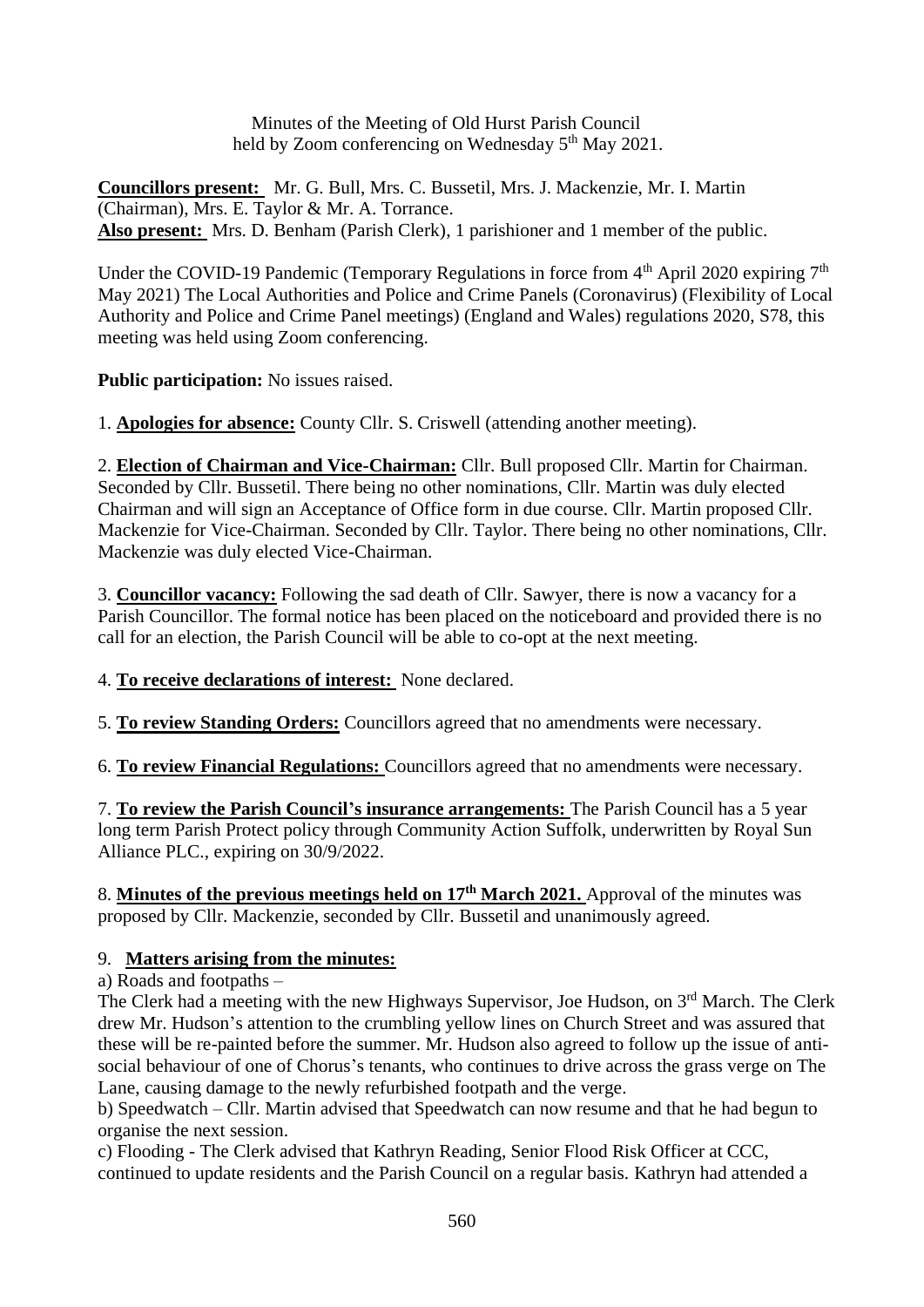meeting with Highways, spoken to three major landowners and gathered information about the history of drainage in the village. She is currently pursuing works to restore/improve the ditch system to the rear of Lancaster Close and the ditch that then follows round to the east, back down St. Ives Road and outfalls into the pond opposite Blenheim Close. There are ongoing discussions with Highways regarding cleaning the culvert under the road and definitive ownership of one section of the ditch. Kathryn has asked residents of Blenheim Close (built by Bewick Homes), for sight of the drawings of the location of the soakaways and any supporting information. Kathryn has also contacted residents at The Grove and given advice to Mr. Andrew Johnson on what works would be permitted on watercourses at Church Farm and how to apply for Land Drainage Consent through CCC.

## 10. **Finance.**

a) Result of the internal audit.

The internal audit was completed on  $29<sup>th</sup>$  April 2021, by Evolve Tax & Accountancy with no issues raised.

b) To approve and sign the accounts for year ending  $31<sup>st</sup>$  March 2021.

A copy of the accounts, receipts and payments and bank reconciliation was sent to all councillors on  $26<sup>th</sup>$  April 2021. Cllr Bull proposed that the accounts be accepted. Seconded by Cllr. Taylor and unanimously agreed.

c) To complete and sign the Certificate of Exemption, Annual Governance Statement and Accounting Statement on the Annual Return for 2020/21.

Copies of the completed Certificate of Exemption, Annual Governance Statement and Accounting Statement had been sent to all councillors on 4<sup>th</sup> May 2021

Cllr. Bull proposed that the Certificate of Exemption should be signed by the Chairman and Clerk. Seconded by Cllr. Martin and unanimously agreed.

Cllr. Martin proposed that the Annual Governance Statement and Accounting Statement be signed by the Chairman and Clerk. Seconded by Cllr. Bussetil and unanimously agreed.

d) Payment of outstanding debts.

Cllr. Torrance proposed retrospective approval of payments (1) to (8). Seconded by Cllr. Bussetil and unanimously agreed.

(1) Cq. No. 000686 - £297.15, Mrs. D. Benham, wages and expenses of Parish Clerk for March

- (2) Cq. No. 000687 £1.00, HMRC, PAYE for March.
- (3) Cq. No. 000688 £60.00, SR Howell & Co. payroll services.
- (4) Cq No. 000690 £575.00, F. M. Evans, refurbishment of phone kiosk.
- (5) Cq. No. 000691 £242.76, CAPALC, affiliation fee 1/4/21 to 31/3/22 and Data Protection Officer Membership Scheme.
- (6) Cq. No. 000692 £229.57, E.ON, electricity for Parish Council owned street lights.
- (7) Cq. No. 000693 £213.55, wages and expenses of Parish Clerk for April.
- (8) Cq. No. 000694 £0.80, HMRC, PAYE for April.
- \* Cheque number 000689 was cancelled due to processing error at Lloyds Bank.
- e) Current position.
- A copy of the receipts and payments had been sent to all councillors on 4th May 2021.
- f) Annual Risk Assessment.

A copy of the annual Risk Assessment had been sent to all councillors on  $4<sup>th</sup>$  May 2021.

11. **Planning** – Update on previous applications.

20/01318/TREE – Fell two elm trees, land near junction between The Lane and St. Ives Road. In progress.

21/00040/FUL – Proposed steel frame lean-to to existing on site building. Church Farm, Church Street, Old Hurst, PE28 3AF. Approved by HDC.